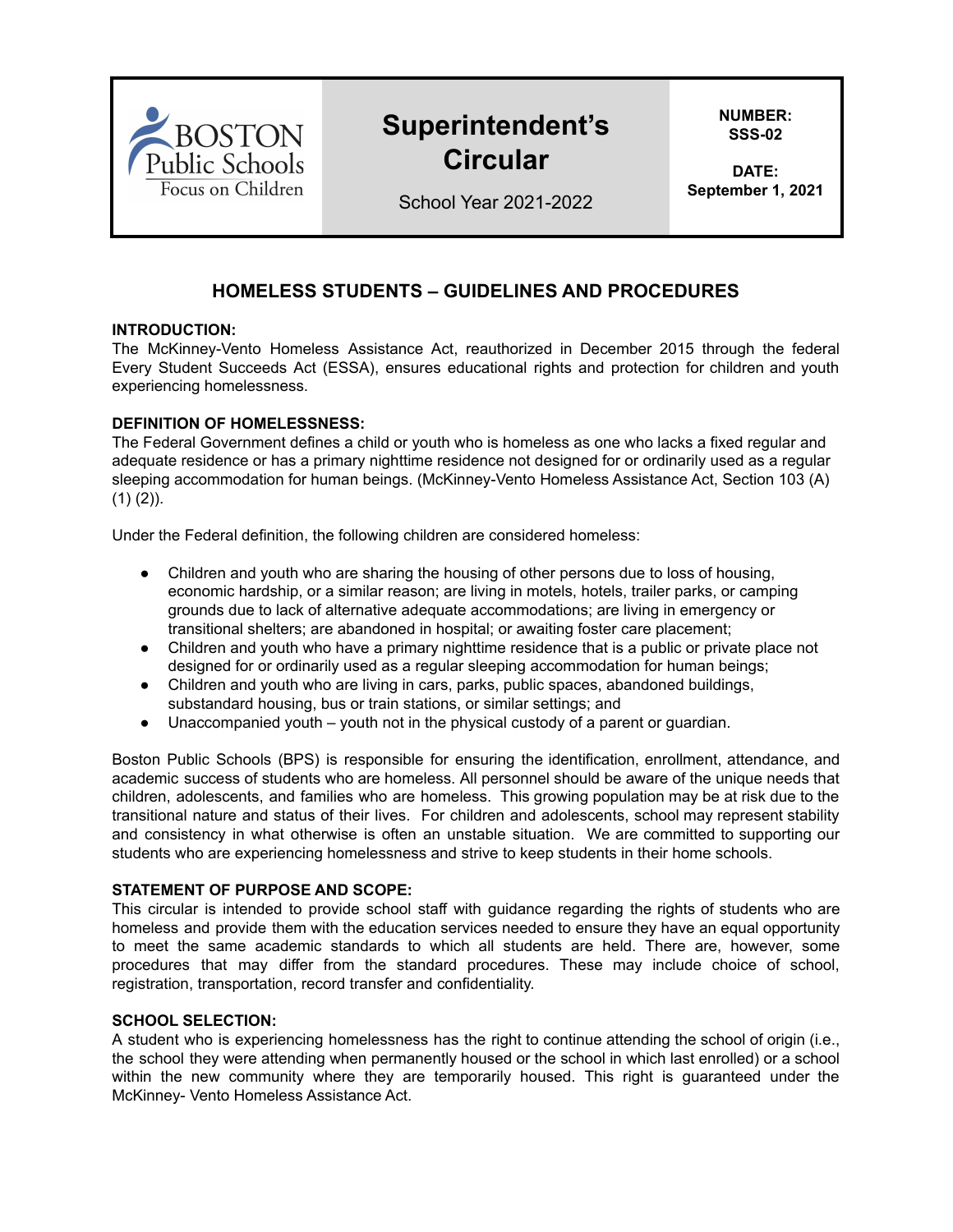Superintendent's Circular #SSS-02, 2021-2022 September 1, 2021 Page 2 of 4

# **SCHOOL ASSIGNMENT AND TRANSPORTATION:**

If a student who is attending the Boston Public Schools becomes homeless and needs transportation, the family should visit one of the BPS Welcome Centers: <https://www.bostonpublicschools.org/welcomecenters>

Families requesting reassignment should also visit any of the Welcome Centers at various locations:

- Roslindale: 515 Hyde Park Ave. Roslindale, 617-635-8040,
- Dorchester: 1216 Dorchester Ave. Dorchester, 617-635-8015,
- Roxbury: 2300 Washington St., Roxbury, 617-635-9010
- East Boston: 312 Border Street, Boston, MA 02128, 617-635-9597

Families who are experiencing homeless and move into Boston have the right to enroll their children in the Boston Public Schools. They should go to any Welcome Center Site to register. An individual may be considered to be **homeless** if that **person** is "**doubled-up**," a term that refers to a situation where individuals are unable to maintain their housing situation and are forced to stay with a series of friends and/or extended family members.

Students who become homeless and move to a shelter or other facilities outside the school district may continue to attend their school of origin. Transportation **will** be available if they reside within an hour of their school. Please contact the Homeless Education Resource Network (HERN): <https://www.bostonpublicschools.org/Page/6826> or 617-635-8037 to discuss any difficulty a child temporarily without a home may be experiencing.

#### **DISPUTE RESOLUTION:**

If a dispute arises over enrollment and/or transportation decision, the local school district must immediately enroll the homeless student in the school in which enrollment is sought – pending resolution of the dispute – and must provide the parent, guardian or unaccompanied youth with both a written statement of the school placement decision and a notice of the right to appeal the decision. The school district must refer the unaccompanied youth, parent or guardian to the homeless education liaison, who will expeditiously carry out the dispute resolution process. The final decision in such a situation resides with the Massachusetts Commissioner of Education.

Reimbursement is available at the City of Boston mileage rate for parents who are sheltered outside of Boston and transport their children back to the school district.

#### **ATTENDANCE WAIVERS:**

Students experiencing homelessness may have absences excused and will be assessed on a case-by-case basis.

An absence may be excused for the following reasons:

- Students who are homeless in or out of district and are awaiting transportation
- Students who are tardy due to placement issues
- Please contact HERN for further information (617-505-9344; [kharris@bostonpublicschools.org](mailto:kharris@bostonpublicschools.org))

# **SCHOOL ENROLLMENT AND RECORD TRANSFER:**

Principals and Headmasters should follow all current procedures for the transfer of academic and health records for students who are experiencing homelessness. Although not mandated, it is helpful if students who are temporarily without homes provide the following documentation at the time of registration:

- **Birth certificate**
- Immunization and medical records
- Special Education Individual Educational Plan (IEP)

# **SERVICES FOR STUDENTS WHO ARE HOMELESS AND NOT LIVING IN SHELTERS:**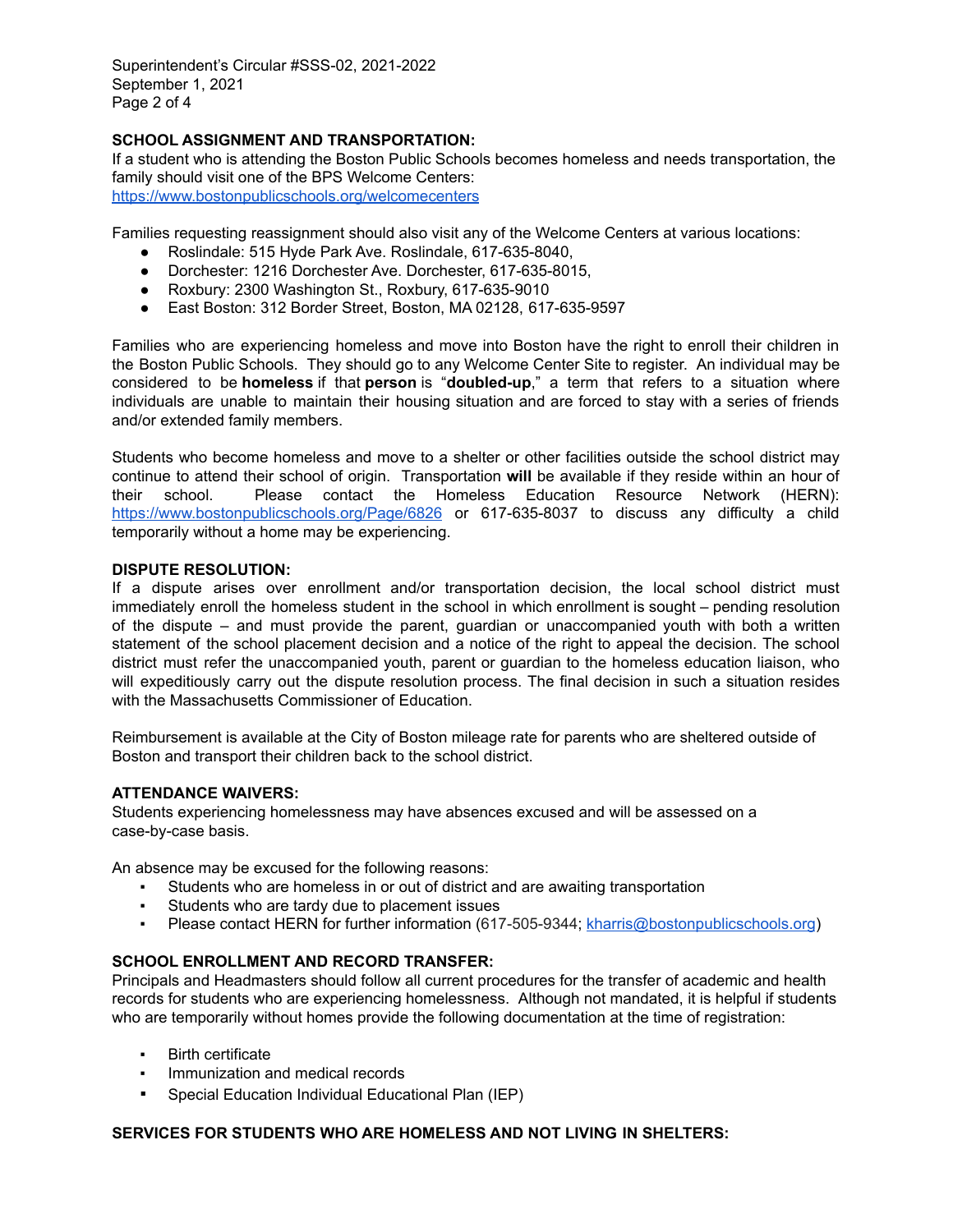Superintendent's Circular #SSS-02, 2021-2022 September 1, 2021 Page 3 of 4

Students *not* living in shelters and are "**doubled-up**" and identify themselves as being homeless, shall have access to all services as outlined in this memorandum.

#### **Curriculum on Homeless Issues/Professional Development**

It is important to teach all staff and students about homelessness and its causes and conditions to ensure all students understand that homelessness is caused by lack of affordable housing and not the fault of a child temporarily without a home or his/her parent. The BPS Homeless Education Resource Network (HERN), as well as the Massachusetts Department of Elementary and Secondary Education, have a number of videos on homelessness available as well as expertise in workshop and curriculum planning. In addition, training and seminars on homelessness are available through the Homeless Education Resource Network and are free to Boston Public Schools faculty and staff. To arrange for these at your school or to enroll in an upcoming professional development opportunity, contact Kedan Harris, Assistant Director, Opportunity Youth, at 617-505-9344 or via email at [kharris@bostonpublicschools.org.](mailto:kharris@bostonpublicschools.org)

#### **Identification of a School-based Homeless Liaison**

Each school in the district must identify one staff member to serve as the main contact point for homeless services (if one does not already exist) – e.g., the school-based homeless liaison – to work in concert with HERN to connect the school and students and families experiencing homelessness, or at risk of homelessness, to city and state resources. The school-based homeless liaison works collaboratively with HERN to ensure that students experiencing homelessness have the necessary individualized resources and support to learn. HERN provides multiple opportunities for school-based homeless liaisons to receive targeted professional development throughout the school year. School-based homeless liaisons serve an essential role in ensuring that all staff and students in their school understand the available services and process to request assistance.

By October 1, school leaders should submit the name, contact information and title of their designated school-based homeless liaison to Brian Marques, Senior Director, Opportunity Youth, via email to [bmarques@bostonpublicschools.org.](mailto:bmarques@bostonpublicschools.org)

#### **Identification and Referrals of Students Experiencing Homelessness**

Students and families experiencing homelessness or at risk of homelessness may request assistance using the HERN referral form, which is available electronically on the ASPEN Student Information System (SIS). A student or family member may request that any BPS staff member with ASPEN access submit a referral form on their behalf. This process increases access to assistance by allowing the referral to be submitted by a BPS staff member who the student or family member has a trusting relationship with. This process will also increase the identification of students experiencing homelessness by making it easier for students and family members to make the request at the school level. School-based homeless liaisons are expected to inform all staff members in their school of the availability of the form on ASPEN and their role in being able to submit a referral on the student's behalf. Once the form is submitted, HERN will proceed with its normal process of verifying the information. Once information has been verified and the student's service needs have been identified, HERN will contact the designated school-based liaison to work collaboratively to institute a service plan for the student and/or family. The hardcopy version of the HERN referral form will still be accepted and can be submitted directly to the HERN office or any of the three BPS Welcome Centers.

#### **CONFIDENTIALITY;**

For many reasons, homeless families may not want to reveal that their living status has changed. While most shelters encourage parents to notify the schools of a change in residence, they cannot mandate it since state and federal laws which regulate confidentiality are very restrictive. Children who are temporarily without homes present many of the same characteristics as other at-risk children. Therefore, the best practice is to strengthen the communications between all parents and school personnel so that procedures are in place to reach out to families and students who are in transition or educationally at-risk. This means, at a minimum, schools should communicate frequently with parents and stress the necessity